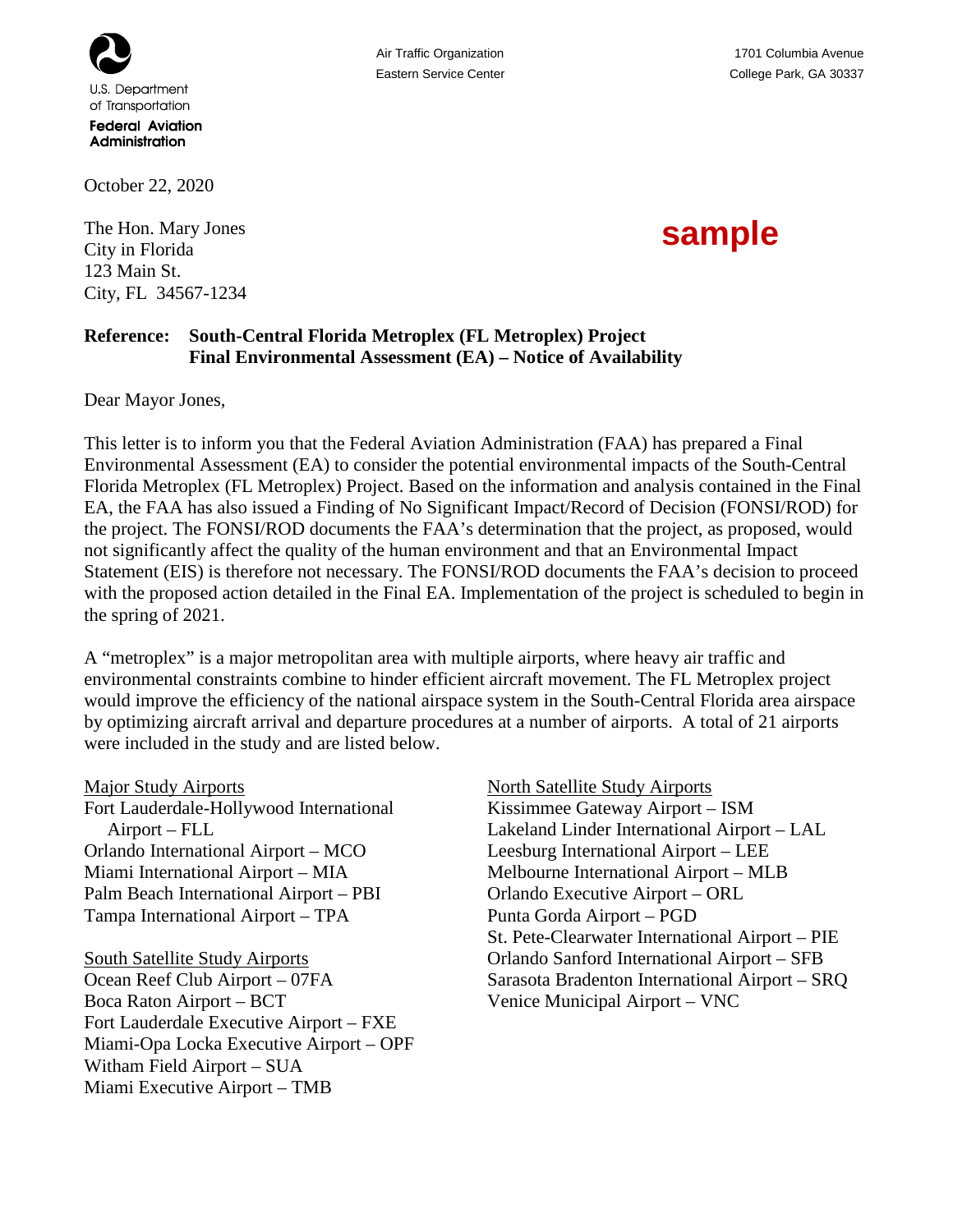The project involves changes in aircraft flight paths and altitudes in certain areas. Specifically, the FAA proposes to publish and implement optimized standard arrival and departure instrument procedures, serving instrument flight rules (IFR) air traffic flows only into and out of airports in the FL Metroplex airspace area. The proposed action would not require any ground disturbance or increase the number of aircraft operations within the FL Metroplex airspace area. The analysis of potential environmental impacts in the EA was conducted in accordance with FAA Order 1050.1F, *Environmental Impacts: Policies and Procedures*.

On October 26, 2020, the Final EA will be released to the public. Electronic copies of the Final EA, Appendices, and FONSI/ROD are available through the following:

- 1) Online at: http://metroplexenvironmental.com
- 2) Local libraries: Electronic versions of the documentation have been distributed to 117 libraries in the General Study Area. A complete list of libraries with electronic copies of the Final EA, Appendices, and FONSI/ROD is available online at the above website link and is presented below.

| 3) Contacting the FAA: Those unable to access the document through one of the methods above may |
|-------------------------------------------------------------------------------------------------|
| contact Lisa Favors at 404-305-5604.                                                            |

| <b>County</b>  | <b>Library Name</b>                | <b>Address</b>                                      | Phone        |
|----------------|------------------------------------|-----------------------------------------------------|--------------|
| Alachua        | Alachua County Library HQ          | 401 E. University Ave., Gainesville, FL 32601       | 352-334-3900 |
|                | Millhopper Branch Library          | 3145 NW 43rd St., Gainesville, FL 32606             | 352-334-1272 |
|                | Tower Road Branch Library          | 3020 SW 75th St., Gainesville, FL 32608             | 352-333-2840 |
| <b>Brevard</b> | Catherine S. Rood Central Library  | 308 Forrest Ave., Cocoa, FL 32922                   | 321-633-1792 |
|                | Franklin T. DeGroodt Library       | 6475 Minton Rd. SE, Palm Bay, FL 32908              | 321-952-6317 |
|                | Suntree/Viera Library              | 902 Jordan Blass Dr., Melbourne, FL 32940           | 321-255-4404 |
| <b>Broward</b> | <b>Broward County Main Library</b> | 100 S. Andrews Ave., Ft. Lauderdale, FL 33301       | 954-357-7444 |
|                | <b>Weston Branch Library</b>       | 4205 Bonaventure Blvd., Weston, FL 33332            | 954-357-5420 |
|                | Leon Slatin Branch Library         | 1856A W. Hillsboro Blvd., Deerfield Beach, FL 33442 | 954-357-7740 |
|                | Northwest Regional Library         | 3151 N. University Dr., Coral Springs, FL 33065     | 954-357-7990 |
|                | <b>West Regional Library</b>       | 8601 W. Broward Blvd., Plantation, FL 33324         | 954-765-1560 |
| Charlotte      | Englewood Charlotte Library        | 3450 North Access Rd., Englewood, FL 34224          | 941-681-3736 |
|                | Mid-County Regional Library        | 2050 Forrest Nelson Blvd., Port Charlotte, FL 33952 | 941-613-3160 |
|                | Punta Gorda Charlotte Library      | 401 Shreve St., Punta Gorda, FL 33950               | 941-833-5460 |
| <b>Citrus</b>  | Coastal Region Library             | 8619 W. Crystal St., Crystal River, FL 34428        | 352-795-3716 |
|                | Homosassa Public Library           | 4100 S. Grandmarch Ave., Homosassa, FL 34446        | 352-628-5626 |
|                | Lakes Region Library               | 1511 Druid Rd., Inverness, FL 34452                 | 352-726-2357 |
| Collier        | East Naples Branch Library         | 8787 Tamiami Trail E., Naples, FL 34113             | 239-252-7140 |
|                | Everglades City Branch Library     | 102 Copeland Ave. N, Everglades City, FL 34139      | 239-695-2511 |
|                | Immokalee Branch Library           | 417 N. 1st St., Immokalee, FL 34142                 | 239-252-7073 |
| DeSoto         | DeSoto County Library              | 125 N. Hillsborough Ave., Arcadia, FL 34266         | 863-993-4851 |
| Flagler        | Main Palm Coast Library            | 2500 Palm Coast Pkwy. NW, Palm Coast, FL 32137      | 386-446-6763 |
|                | <b>Bunnell Branch Library</b>      | 103 E. Moody Blvd., Bunnell, FL 32110               | 386-437-7390 |
| Glades         | <b>Glades County Library</b>       | 201 Riverside Dr., Moore Haven, FL 33471            | 863-946-0744 |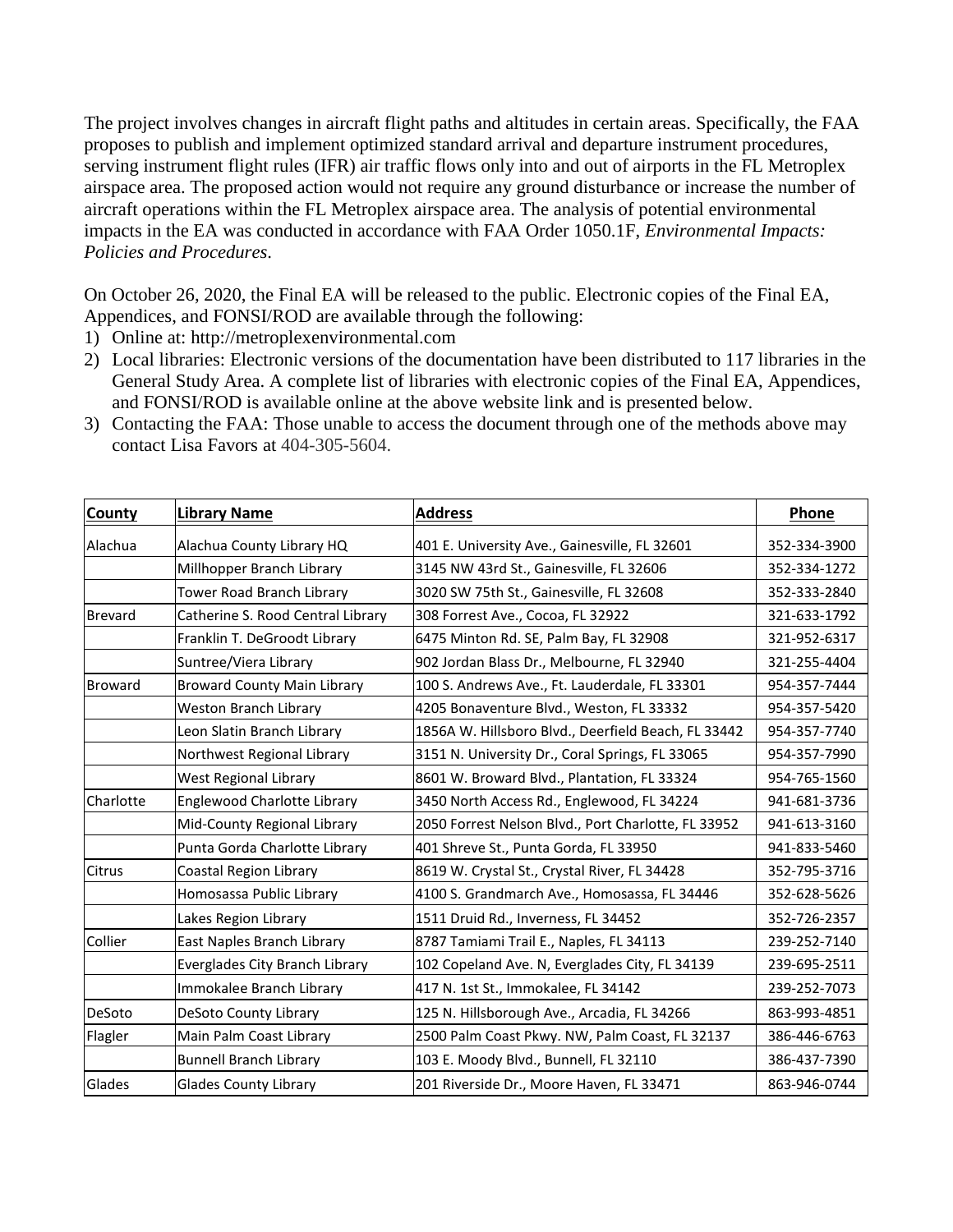| <b>County</b> | <b>Library Name</b>               | <b>Address</b>                                      | Phone        |
|---------------|-----------------------------------|-----------------------------------------------------|--------------|
| Hardee        | Hardee County Library             | 315 N. 6th Ave., Wauchula, FL 33873                 | 863-773-6438 |
| Hendry        | Clewiston Public Library          | 120 W. Osceola Ave., Clewiston, FL 33440            | 863-983-9194 |
|               | <b>Barron Library</b>             | 461 N. Main St., LaBelle, FL 33934                  | 863-675-0833 |
|               | Florida B. Thomas Library         | 1010 J Harlem Academy Ave., Clewiston, FL 33440     | 863-902-3322 |
| Hernando      | Hernando County Main Library      | 238 Howell Ave., Brooksville, FL 34601              | 352-754-4043 |
|               | Spring Hill Branch Library        | 9220 Spring Hill Dr., Spring Hill, FL 34608         | 352-754-4043 |
|               | East Hernando Branch Library      | 6457 Windmere Rd., Brooksville, FL 34602            | 352-754-4043 |
| Highlands     | Lake Placid Memorial Library      | 205 W. Interlake Blvd. #9643, Lake Placid, FL 33852 | 863-699-3705 |
|               | Avon Park Library                 | 100 N. Museum Ave., Avon Park, FL 33825             | 863-452-3803 |
|               | Sebring Public Library            | 319 W. Center Ave., Sebring, FL 33870               | 863-402-6716 |
| Hillsborough  | Bloomingdale Regional Library     | 1906 Bloomingdale Ave., Valrico, FL 33596-6204      | 813-273-3652 |
|               | Jan K. Platt Regional Library     | 3910 S. Manhattan Ave., Tampa, FL 33611-1214        | 813-273-3652 |
|               | Jimmie B. Keel Regional Library   | 2902 W. Bearss Ave., Tampa, FL 33618-1828           | 813-273-3652 |
|               | New Tampa Regional Library        | 10001 Cross Creek Blvd., Tampa, FL 33647-2581       | 813-273-3652 |
|               | SouthShore Regional Library       | 15816 Beth Shields Way, Ruskin, FL 33573-4903       | 813-273-3652 |
|               | Town 'N Country Regional Library  | 7606 Paula Dr., Suite 120, Tampa, FL 33615-4116     | 813-273-3652 |
| Indian River  | Indian River County Main Library  | 1600 21st St., Vero Beach, FL 32960                 | 772-770-5060 |
|               | North Indian River County Library | 1001 Sebastian Blvd., Sebastian, FL 32958           | 772-589-1355 |
| Lake          | <b>Astor County Library</b>       | 54905 Alco Rd., Astor, FL 32101                     | 352-759-9913 |
|               | East Lake County Library          | 31340 S. County Rd 437, Sorrento, FL 32776          | 352-383-9980 |
|               | Cagan Crossings Community Library | 16729 Cagan Oaks, Clermont, FL 34714                | 352-243-1840 |
| Lee           | Fort Myers Regional Library       | 2450 First St., Fort Myers, FL 33901                | 239-533-4400 |
|               | East County Regional Library      | 881 Gunnery Rd. N, Lehigh Acres, FL 33971           | 239-533-4400 |
|               | South County Regional Library     | 21100 Three Oaks Pkwy., Estero, FL 33928            | 239-533-4400 |
| Levy          | <b>Williston Public Library</b>   | 10 SE First St., Williston, FL 32696                | 352-528-2313 |
|               | Luther Callaway Public Library    | 104 NE 3rd St., Chiefland, FL 32626                 | 352-493-2758 |
|               | A.F. Knotts Public Library        | 11 56th St., Yankeetown, FL 34498                   | 352-447-4212 |
| Manatee       | Downtown Central Library          | 1301 Barcarrota Blvd. W., Bradenton, FL 34205       | 941-748-5555 |
|               | Braden River Library              | 4915 53rd Ave. E, Bradenton, FL 34203               | 941-727-6079 |
| Marion        | Marion County Library HQ          | 2720 E. Silver Springs Blvd., Ocala, FL 34470       | 352-671-8551 |
|               | Dunnellon Public Library          | 20351 Robinson Rd., Dunnellon, FL 34431             | 352-438-2520 |
|               | Fort McCoy Public Library         | 14660 NE Hwy. 315, Fort McCoy, FL 32134             | 352-438-2560 |
| Martin        | Elisabeth Lahti Library           | 15200 SW Adams Ave., Indiantown, FL 34956           | 772-597-4200 |
|               | Peter & Julie Cummings Library    | 2551 SW Matheson Ave., Palm City, FL 34990          | 772-288-2551 |
|               | Hobe Sound Public Library         | 10595 SE Federal Hwy., Hobe Sound, FL 33445         | 772-546-2257 |
| Miami-Dade    | Miami-Dade Main Library           | 101 W. Flagler St., Miami, FL 33130                 | 305-375-2665 |
|               | North Dade Regional Library       | 2455 NW 183 St., Miami Gardens, FL 33056            | 305-625-6424 |
|               | West Kendall Regional Library     | 10201 Hammocks Blvd. #159, Miami, FL 33196          | 305-385-7135 |
|               | West Dade Regional Library        | 9445 Coral Way, Miami, FL 33165                     | 305-553-1134 |
|               | South Dade Regional Library       | 10750 SW 211 St., Cutler Bay, FL 33189              | 305-233-8140 |
| Monroe        | Key West Public Library           | 700 Fleming St., Key West, FL 33040                 | 305-292-3595 |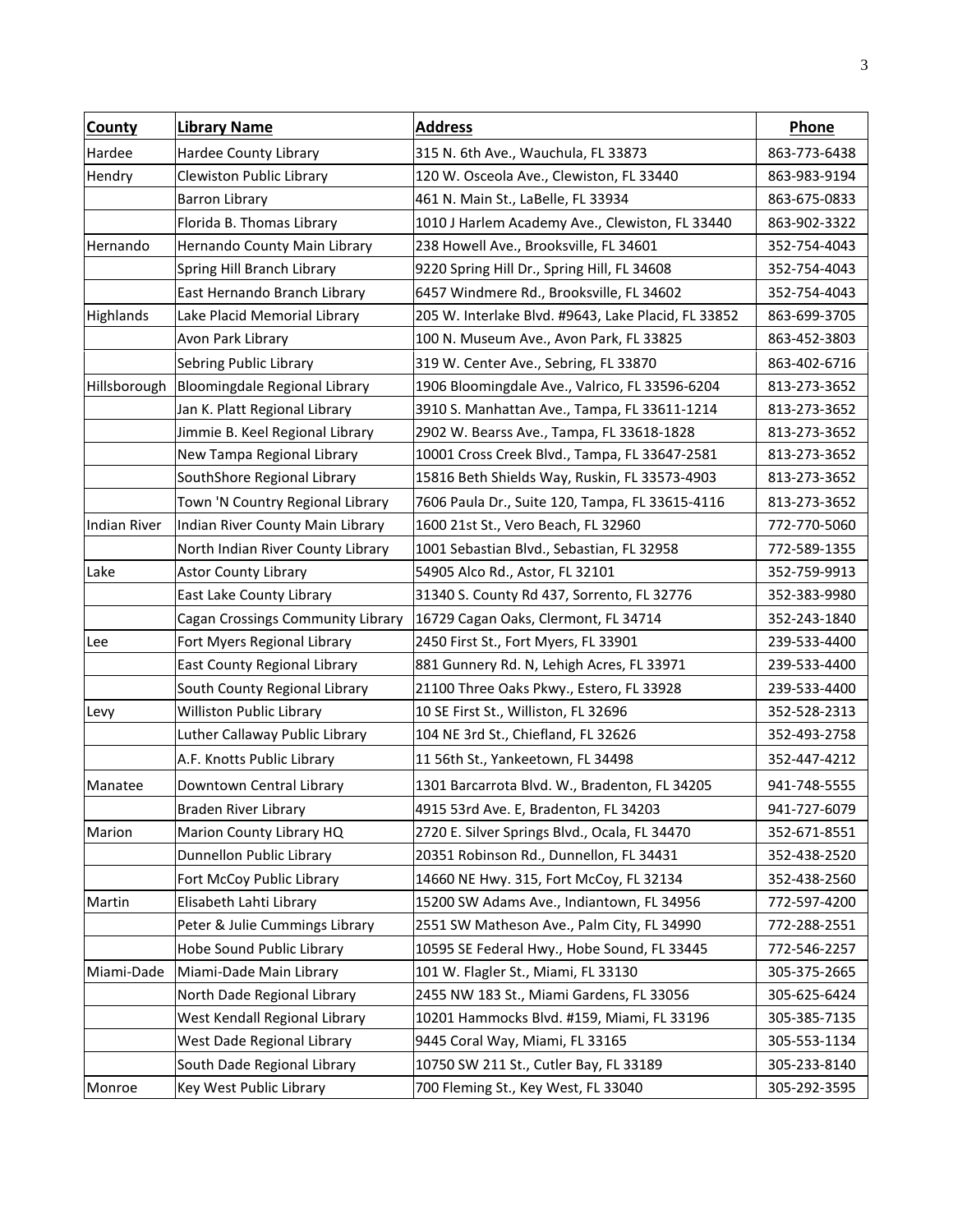| County     | <b>Library Name</b>                                                    | <b>Address</b>                                 | Phone        |
|------------|------------------------------------------------------------------------|------------------------------------------------|--------------|
| Monroe     | Key Largo Public Library                                               | 101485 Overseas Hwy., Key Largo, FL 33036      | 305-664-4645 |
|            | Marathon Public Library                                                | 3251 Overseas Hwy., Marathon, FL 33050         | 305-743-5156 |
| Okeechobee | Okeechobee County Public Library                                       | 206 SW 16th St., Okeechobee, FL 34974          | 863-763-3536 |
| Orange     | Alafaya Branch Library                                                 | 12000 E. Colonial Dr., Orlando, FL 32826       | 407-835-7323 |
|            | North Orange Branch Library                                            | 1211 E. Semoran Blvd., Apopka, FL 32703        | 407-835-7323 |
|            | Orlando Public Library                                                 | 101 E. Central Blvd., Orlando, FL 32801        | 407-835-7323 |
|            | South Creek Branch Library                                             | 1702 Deerfield Blvd., Orlando, FL 32837        | 407-832-7323 |
|            | West Oaks Branch Library                                               | 1821 E. Silver Star Rd., Ocoee, FL 34761       | 407-835-7323 |
| Osceola    | West Osceola Branch Library                                            | 301 Campus St., Celebration, FL 34747          | n/a          |
|            | Poinciana Branch Library                                               | 101 N. Doverplum Ave., Kissimmee, FL 34758     | n/a          |
|            | Kenansville Branch Library                                             | 1154 S. Canoe Creek Rd., Kenansville, FL 34739 | n/a          |
| Palm Beach | Palm Beach County Main Library                                         | 3650 Summit Blvd., W. Palm Beach, FL 33406     | 561-233-2600 |
|            | Belle Glade Branch Library                                             | 725 NW 4th St., Belle Glade, FL 33430          | 561-996-3453 |
|            | Acreage Branch Library                                                 | 15801 Orange Blvd., Loxahatchee, FL 33470      | 561-681-4100 |
|            | West Boynton Branch Library                                            | 9451 Jog Rd., Boynton Beach, FL 33437          | 561-734-5556 |
|            | Okeechobee Blvd. Branch Library                                        | 5689 Okeechobee Rd., W. Palm Beach, FL 33417   | 561-233-1880 |
| Pasco      | Hudson Regional Library                                                | 8012 Library Rd., Hudson, FL 34667             | 727-861-3040 |
|            | Land O'Lakes Branch Library                                            | 2818 Collier Pkwy., Land O'Lakes, FL 34639     | 813-929-1214 |
|            | South Holiday Branch Library                                           | 4649 Mile Stretch Dr., Holiday, FL 34690       | 727-834-3331 |
| Pinellas   | Palm Harbor Library                                                    | 2330 Nebraska Ave., Palm Harbor, FL 34683      | 727-784-3332 |
|            | Clearwater Main Library                                                | 100 N. Osceola Ave., Clearwater, FL 33755      | 727-562-4970 |
|            | Barbara S. Ponce Public Library                                        | 7770 52nd St. N., Pinellas Park, FL 33781      | 727-369-0669 |
|            | St. Petersburg Main Library                                            | 3745 9th Ave., St. Petersburg, FL 33713        | 727-893-7724 |
| Polk       | Lakeland Public Library                                                | 100 Lake Morton Dr., Lakeland, FL 33801        | 863-834-4280 |
|            | Winter Haven Public Library                                            | 325 Avenue A NW, Winter Haven, FL 33881        | 863-291-5880 |
|            | Dundee Public Library                                                  | 202 E. Main St., Dundee, FL 33838              | 863-439-9426 |
|            | Lake Wales Public Library                                              | 290 Cypress Garden Lane, Lake Wales, FL 33853  | 863-678-4004 |
|            | Fort Meade Public Library                                              | 75 E. Broadway St., Fort Meade, FL 33841       | 863-285-8287 |
| Putnam     | Putnam County HQ Library                                               | 601 College Rd., Palatka, FL 32177             | 386-329-0126 |
|            | <b>Bostwick Public Library</b>                                         | 125 Tillman St. Bldg. 2, Bostwick, FL 32007    | 386-326-2750 |
|            | Crescent City Public Library                                           | 610 North Summit St., Crescent, FL 32112       | 386-698-2600 |
|            | Interlachen Public Library                                             | 133 N. County Road 315, Interlachen, FL 32148  | 386-684-1600 |
|            | Melrose Public Library                                                 | 312 Wynnwood Ave., Melrose, FL 32666           | 352-475-1237 |
| Sarasota   | Betty J. Johnson Public Library                                        | 2801 Newtown Blvd., Sarasota, FL 34234         | 941-861-1360 |
|            | Elsie Quirk Public Library                                             | 100 W. Dearborn St., Englewood, FL 34223       | 941-861-1200 |
|            | W. H. Jervey Jr. Public Library                                        | 300 Nokomis Ave. S, Venice, FL 34285           | 941-861-1330 |
|            | Osprey Public Library                                                  | 337 N. Tamiami Trail, Osprey, FL 34229         | 941-918-4037 |
| Seminole   | Jean Rhein Central Library                                             | 215 N. Oxford Rd., Casselberry, FL 32707       | 407-665-1500 |
|            | Seminole County Library East Branch 310 Division St., Oviedo, FL 32765 |                                                | 407-665-1560 |
|            | Seminole County Library North                                          |                                                |              |
|            | Branch                                                                 | 150 N. Palmetto Ave., Sanford, FL 32771        | 407-665-1620 |
| St. Lucie  | Susan B. Kilmer Library                                                | 101 Melody Ln., Fort Pierce, FL 34950          | 772-462-1615 |